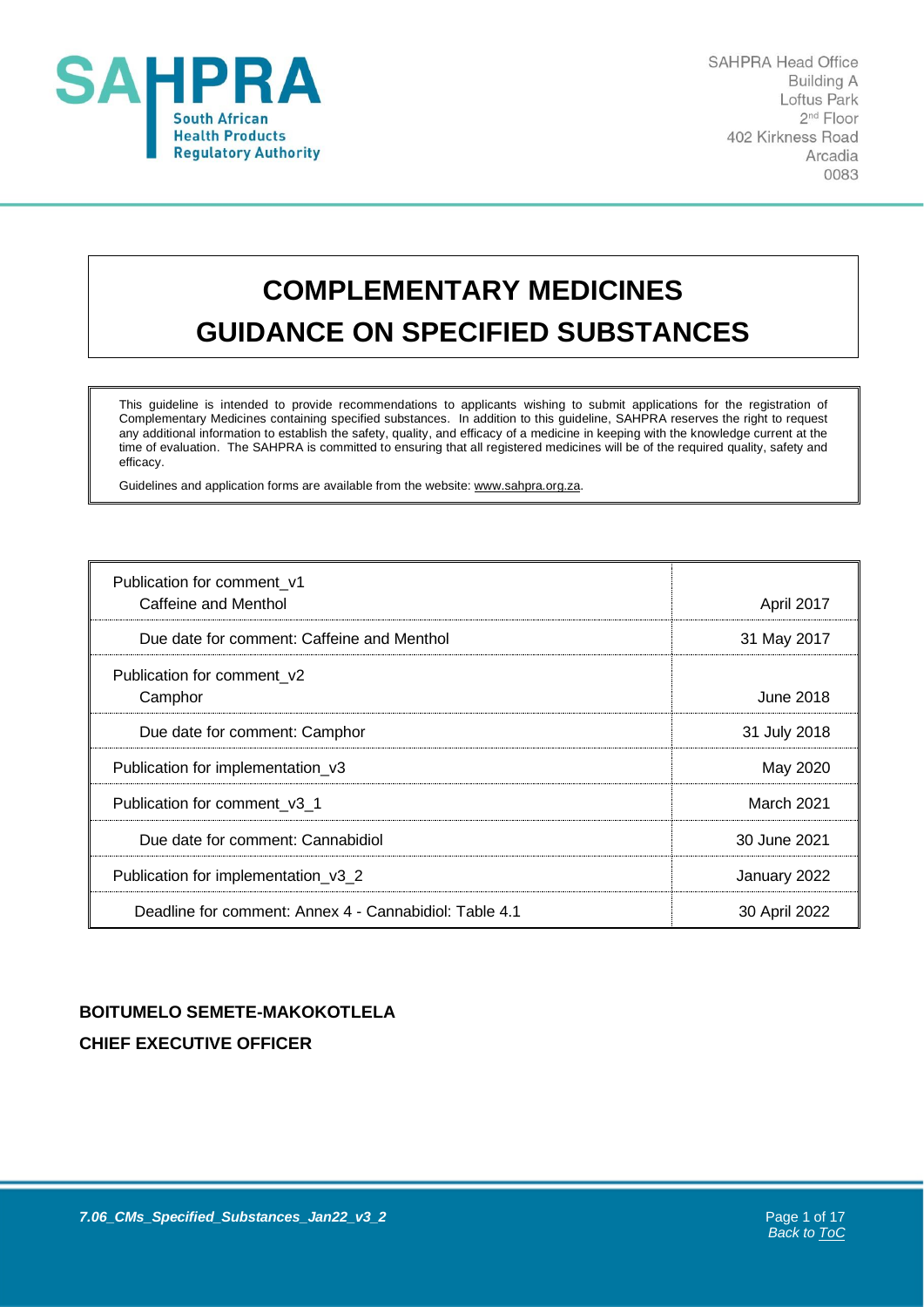#### **TABLE OF CONTENTS**

| 1              |  |  |
|----------------|--|--|
| $\overline{2}$ |  |  |
| $\mathbf{3}$   |  |  |
|                |  |  |
|                |  |  |
|                |  |  |
|                |  |  |
|                |  |  |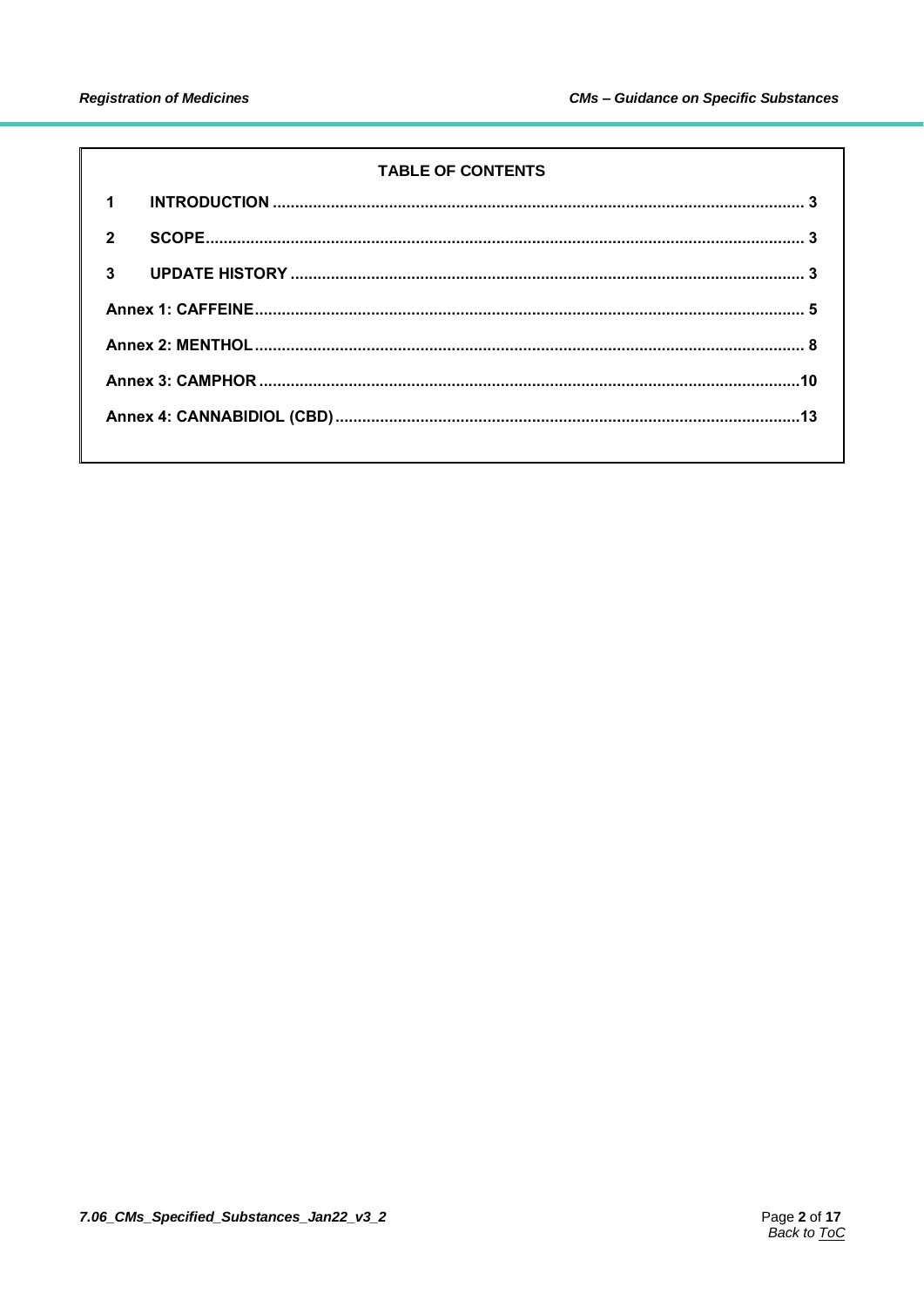#### <span id="page-2-0"></span>**1 INTRODUCTION**

The South African Health Products Regulatory Authority (SAHPRA) is responsible for regulating all medicines and medical devices in South Africa by ensuring that they meet standards of safety, efficacy and quality. The SAHPRA operates in terms of the Medicines and Related Substances Act, 1965 (Act 101 of 1965) (the Medicines Act), the Regulations issued in terms of that Act, and associated guidelines.

The SAHPRA has noted that several Complementary Medicines (CMs) contain amounts of certain substances for which specific guidance is needed. Some of these may by default exist as an integral part of any formulation (e.g.: Caffeine in *Camellia sinensis* (L.) Kuntze and *Paullinia cupana* Mart, or Menthol in *Mentha arvensis* L*., Juniperus communis* L.) while other products may be inappropriately loaded with these ingredients or contain insufficient amounts thereof relevant to the intended use.

This not only presents particular challenges related to patient safety but also yields significant questions as to the intended efficacy of the medicine. As a number of herbs used within the Discipline-Specific (DS) sub-category of Complementary Medicines may contain these ingredients, and considering the addition of these ingredients to Health Supplements and their close association to DS medicines, it is considered imperative to provide guidance on the use of either substance which may inform the development of CM products suitable for registration.

After comparisons of international policies and monographs and South Africa's existing policy, the attached guidance documents have been developed to guide the use of specified substances in Complementary Medicines (CMs). Any guidance stipulated should be viewed as being in addition to any existing requirement(s) of the Medicines Act or its associated regulations.

Where applicable, the maximum dosage of the substance is pre-determined by the inscription in the relevant schedules to the Medicines Act

#### <span id="page-2-1"></span>**2 SCOPE**

This guideline applies to all applications for registration of complementary medicines containing any of the substances stipulated herein:

Annex 1 – Caffeine Annex 2 – Menthol Annex 3 – Camphor Annex 4 – Cannabidiol (CBD)

#### <span id="page-2-2"></span>**3 UPDATE HISTORY**

| <b>Date</b>  | <b>Reason for update</b>                                                      | <b>Version &amp; publication</b> |
|--------------|-------------------------------------------------------------------------------|----------------------------------|
| Feb 2017     | New guideline to address caffeine and menthol in CMs<br>published for comment | v1 Apr 2017                      |
| 31 May 2017  | Due date for comment: Caffeine and Menthol                                    |                                  |
| June 2018    | Publication for comment_v2: Camphor                                           | v <sub>2</sub> Jul 2018          |
| 31 July 2018 | Due date for comment: Camphor                                                 |                                  |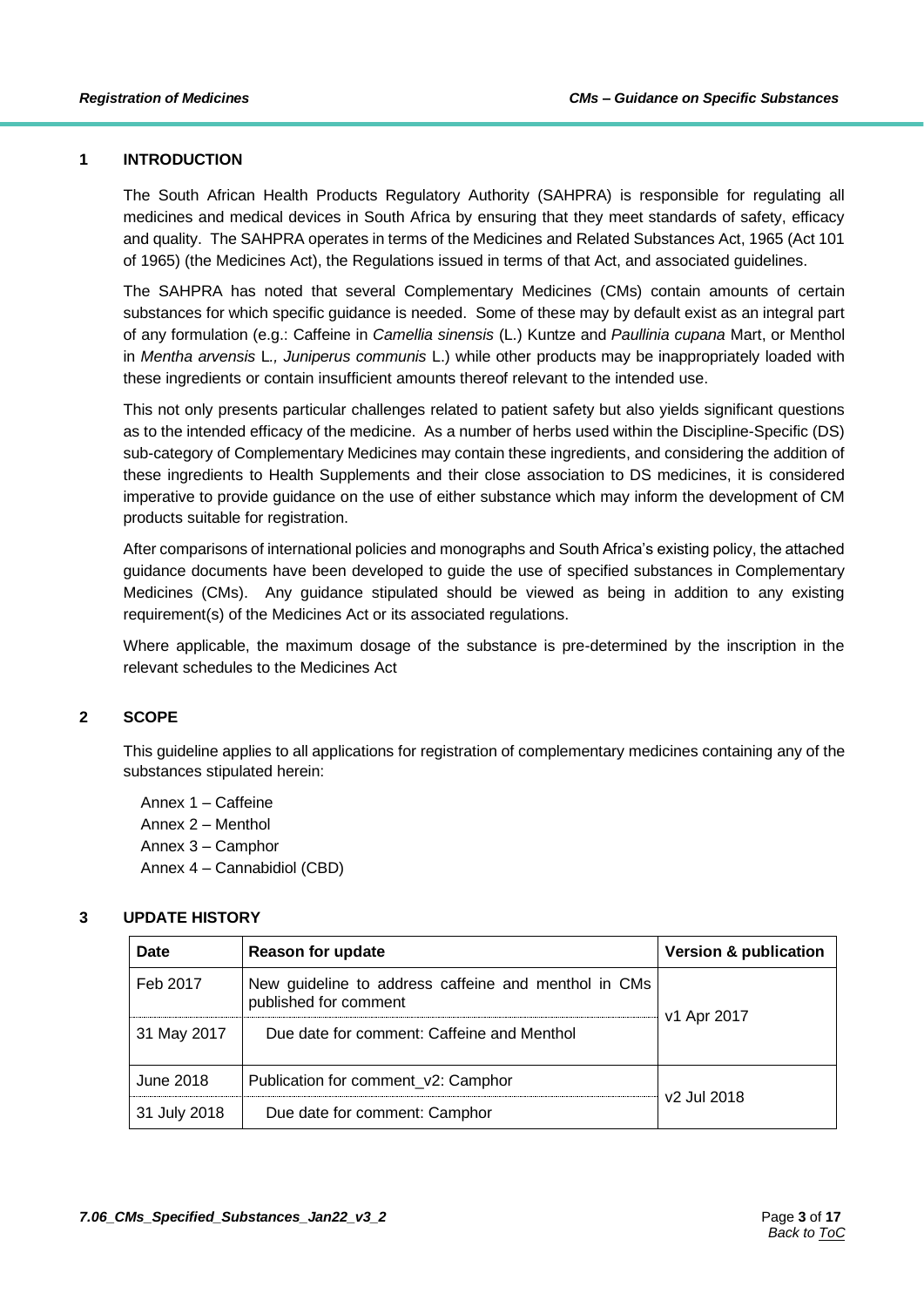| Date              | <b>Reason for update</b>                                                                                                                  | <b>Version &amp; publication</b> |
|-------------------|-------------------------------------------------------------------------------------------------------------------------------------------|----------------------------------|
| June 2020         | Implementation of:<br>Annex 1: Caffeine<br>Annex 2: Menthol<br>Annex 3: Camphor                                                           | v3 Jun 2020                      |
| <b>March 2021</b> | Publication for comment v3 1:<br>Annex 4: Cannabidiol (CBD)                                                                               | v3 1 Mar 2021                    |
| Jan 2022          | Amendment of:<br>Annex 1: Caffeine: Accepted sources<br>Implementation of:<br>Annex 4: Cannabidiol (CBD)<br>Minor grammatical amendments. | v3 2 Jan 2022                    |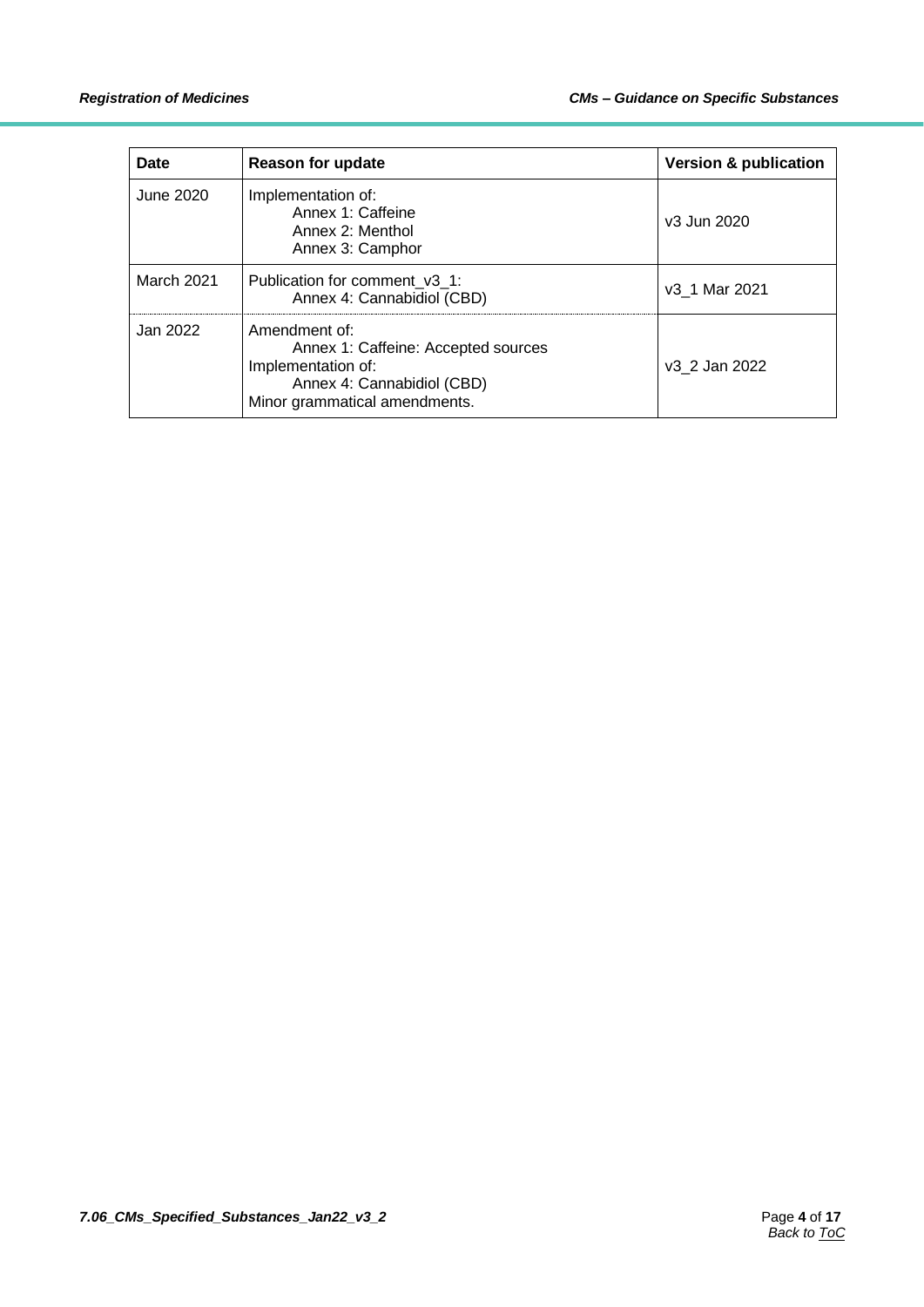### **Annex 1: CAFFEINE**

<span id="page-4-0"></span>

| <b>Caffeine</b>                                                                                                  |                                                                                                                                                                                                                                                                                                                                                                                                                                                                                                                                                                                                                                                        |                               |                                          |
|------------------------------------------------------------------------------------------------------------------|--------------------------------------------------------------------------------------------------------------------------------------------------------------------------------------------------------------------------------------------------------------------------------------------------------------------------------------------------------------------------------------------------------------------------------------------------------------------------------------------------------------------------------------------------------------------------------------------------------------------------------------------------------|-------------------------------|------------------------------------------|
| 1,3,7-Trimethylxanthine<br>3,7-Dihydro-1,3,7-trimethyl-1H-purine-<br>2.6-dione<br>guaranine<br>methyltheobromine | With respect to Complementary Medicines, caffeine is not permitted as an isolated single substance formulation. When used as<br>an active ingredient as part of a multiple substance formulation or as a constituent of a single herb, it is permitted only in products<br>where the action of the caffeine modifies or contributes to the effect of other ingredient(s) and is not the main ingredient<br>responsible for the primary action of a product.<br>Total caffeine content should be calculated from all ingredients within a product so as not to exceed the maximum daily dose<br>prescribed herein.<br>May only be indicated for adults. |                               |                                          |
| <b>Accepted Sources:</b>                                                                                         | The following ingredients should be considered in relation to guidance on caffeine:                                                                                                                                                                                                                                                                                                                                                                                                                                                                                                                                                                    |                               |                                          |
|                                                                                                                  | Caffeine                                                                                                                                                                                                                                                                                                                                                                                                                                                                                                                                                                                                                                               | Camellia sinensis (L.) Kuntze | Coffea arabica L.                        |
|                                                                                                                  | Coffea canephora Pierre ex A.Froehner                                                                                                                                                                                                                                                                                                                                                                                                                                                                                                                                                                                                                  | Coffee                        | Cola acuminata (P.Beauv.) Schott & Endl. |
|                                                                                                                  | Cola nitida (Vent.) Schott & Endl.                                                                                                                                                                                                                                                                                                                                                                                                                                                                                                                                                                                                                     | Ilex guayusa Loes.            | Ilex paraguariensis A.St.-Hil.           |
|                                                                                                                  | Paullinia cupana Mart.                                                                                                                                                                                                                                                                                                                                                                                                                                                                                                                                                                                                                                 | Paullinia cupana Mart.        | Theobroma cacao L.                       |
|                                                                                                                  | Caffeine-containing members of the genera Coffea, Cola or Ilex                                                                                                                                                                                                                                                                                                                                                                                                                                                                                                                                                                                         |                               |                                          |
| <b>Cautions and Warnings:</b>                                                                                    | <b>Medicine label</b>                                                                                                                                                                                                                                                                                                                                                                                                                                                                                                                                                                                                                                  |                               |                                          |
|                                                                                                                  | The statements:<br><b>CONTAINS CAFFEINE.</b><br>Identifying and contextualising the quantity of caffeine contained in the product per dosage unit:<br>"Contains < state quantity per dosage unit or ml or gram of product> caffeine per < dosage unit or ml or gram>.<br>A cup of instant coffee contains approximately 80 mg of caffeine."<br>"Adults only" or similar statement.<br>"Consult a relevant health care provider if you are taking any other medicine or have been diagnosed with a chronic<br>condition."<br>"Use of caffeine may result in sleep deprivation."                                                                         |                               |                                          |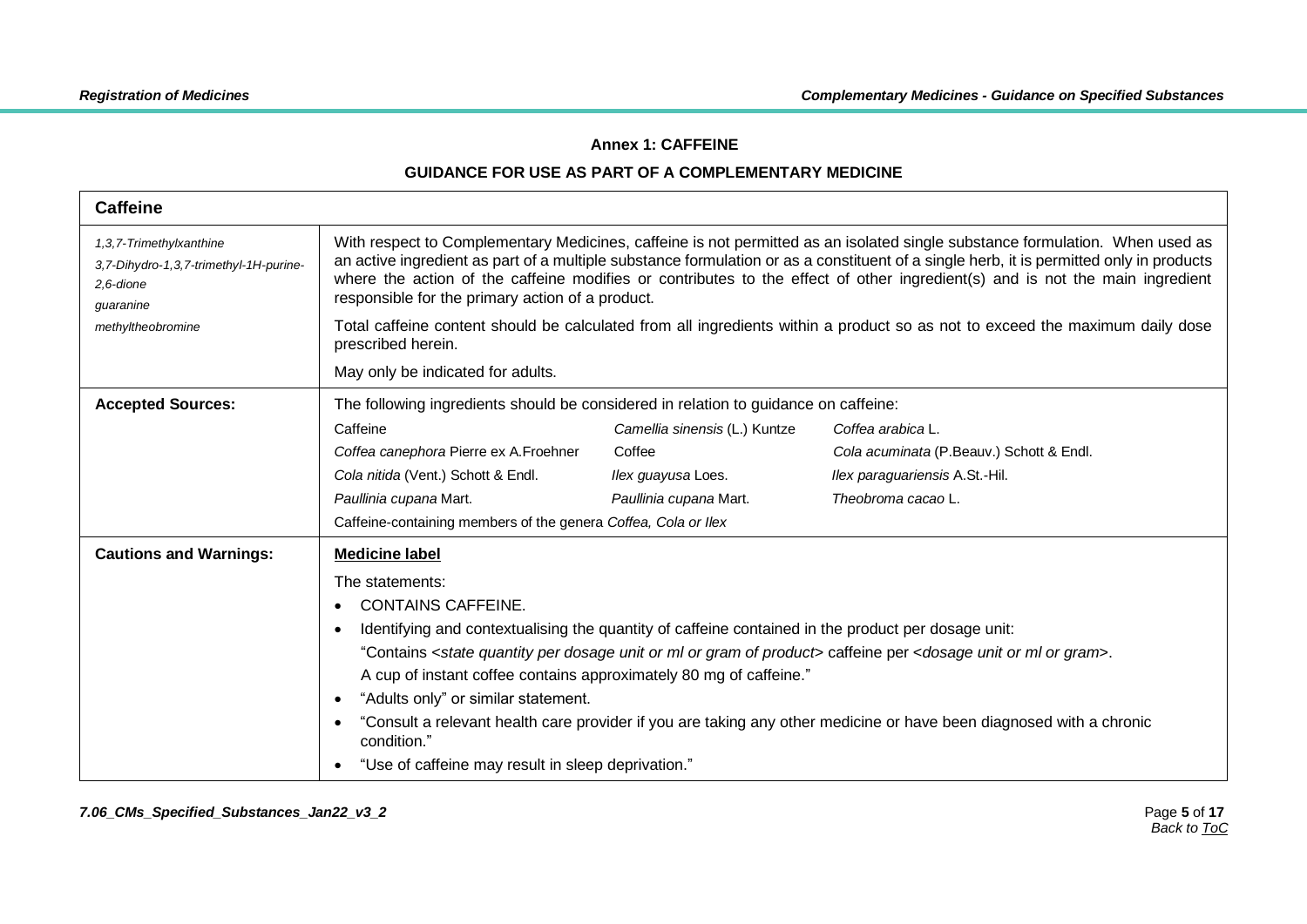| <b>Caffeine</b>                       |                                                                                                                                                                                                                                                                                                                    |
|---------------------------------------|--------------------------------------------------------------------------------------------------------------------------------------------------------------------------------------------------------------------------------------------------------------------------------------------------------------------|
|                                       | "Limit the use of caffeine-containing products (including tea and coffee) when taking this product."<br>$\bullet$<br>When the maximum recommended daily dose provides more than 10 mg of total caffeine:<br>"Total caffeine intake more than 200 mg per day is not recommended during pregnancy or breastfeeding." |
|                                       | <b>Patient Information Leaflet</b>                                                                                                                                                                                                                                                                                 |
|                                       | The statements:<br>"CONTAINS CAFFEINE."<br>Identifying and contextualising the quantity of caffeine contained in the product per dosage unit:<br>"Contains < state quantity per dosage unit or ml or gram of product> caffeine per < dosage unit or ml or gram>.                                                   |
|                                       | A cup of instant coffee contains approximately 80 mg of caffeine."<br>"Not suitable for children under the age of 18 years."                                                                                                                                                                                       |
|                                       | "Consult a registered healthcare professional if you-<br>o are taking any other medicine (such as lithium) including chronic, complementary, or traditional medicines; or<br>o have high blood pressure, glaucoma, and/or detrusor instability (overactive bladder syndrome)."                                     |
|                                       | "Consumption with other medicines (e.g. bitter orange extract, synephrine, octopamine, ephedra, ephedrine) which increase<br>blood pressure is not recommended."                                                                                                                                                   |
|                                       | "Use of caffeine may result in sleep deprivation."<br>$\bullet$                                                                                                                                                                                                                                                    |
|                                       | "Consumption with other caffeine-containing products or foods (e.g. medications, coffee, tea, colas, cocoa, guarana, maté)<br>is not recommended."                                                                                                                                                                 |
|                                       | "Discontinue use two weeks prior to surgery".<br>$\bullet$                                                                                                                                                                                                                                                         |
|                                       | "If you are of childbearing age, pregnant or breastfeeding and have concerns that your daily intake of caffeine from all sources<br>may exceed 200 mg per day, please consult a relevant health care provider prior to use."                                                                                       |
| <b>Contra-indications:</b>            | "Hypersensitivity/allergy, in which case, discontinue use."<br>$\bullet$                                                                                                                                                                                                                                           |
| <b>Concentration/Maximum</b><br>dose: | Undivided preparations (e.g. bulk powders) must not contain a concentration of total caffeine greater than 1 %.<br>Divided preparations (e.g. tablets) must not contain a concentration of total caffeine greater than 33 %.                                                                                       |
|                                       | Maximum Daily Dose: 300 mg                                                                                                                                                                                                                                                                                         |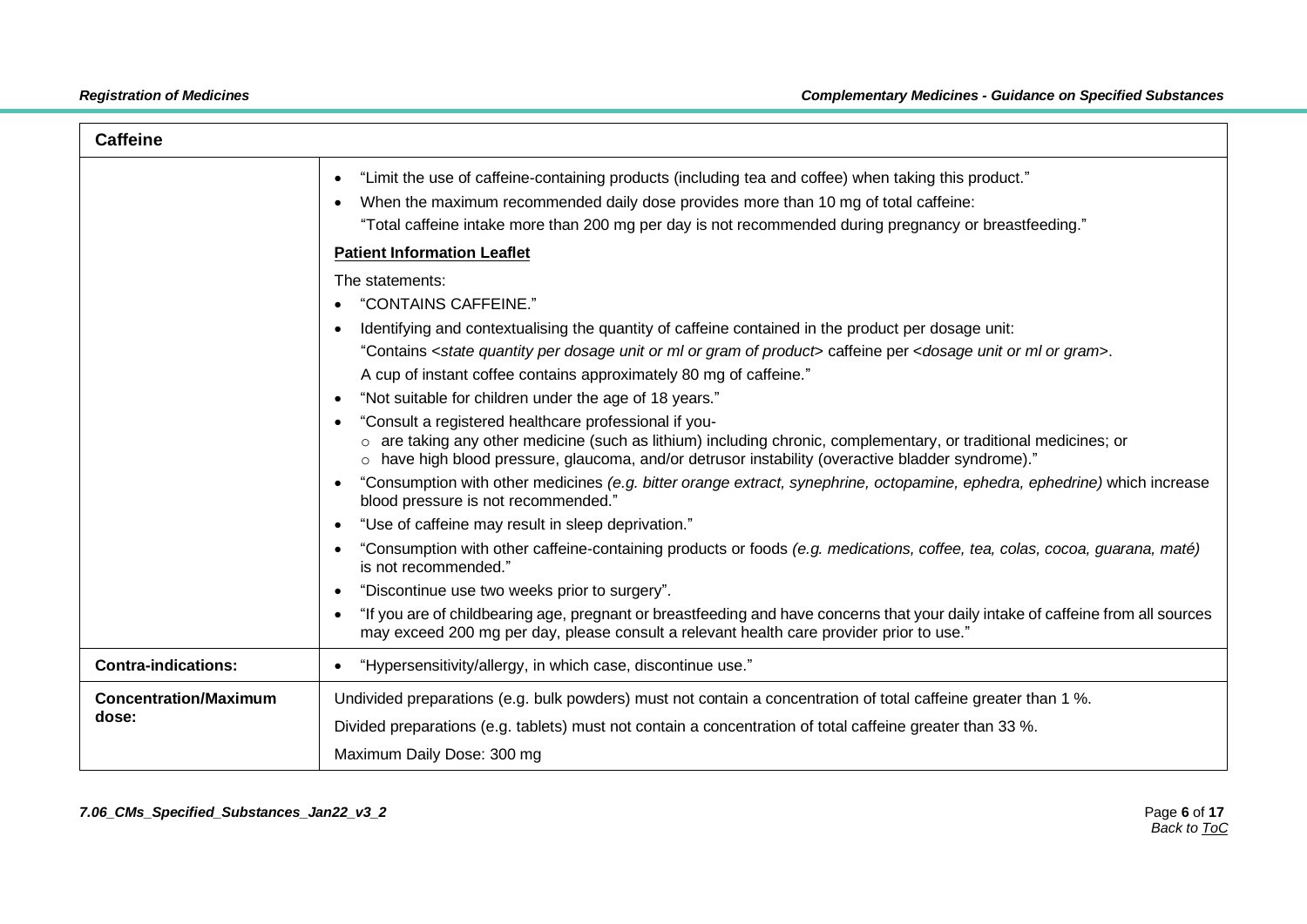| <b>Caffeine</b>                  |                                                                                                                                                                                                                         |
|----------------------------------|-------------------------------------------------------------------------------------------------------------------------------------------------------------------------------------------------------------------------|
|                                  | Discipline-specific products containing a daily dose of more than 300 mg will only be considered in the context of a high-risk<br>application requiring associated clinical and safety evidence of its use and benefit. |
|                                  | Dose(s): up to 200 mg per single dose within a 6-hour period, not to exceed 300 mg per day.                                                                                                                             |
| <b>Health Claim:</b>             | Temporarily promotes alertness and wakefulness.                                                                                                                                                                         |
|                                  | Temporarily assists to relieve fatigue.                                                                                                                                                                                 |
|                                  | Temporarily assists to increase mental activity.                                                                                                                                                                        |
| Known symptoms of<br>overdosage: | At doses of more than 600 mg per day, caffeine may cause anxiety, tachycardia (rapid heart rate), palpitations, insomnia,<br>restlessness, nervousness, tremor, and headache.                                           |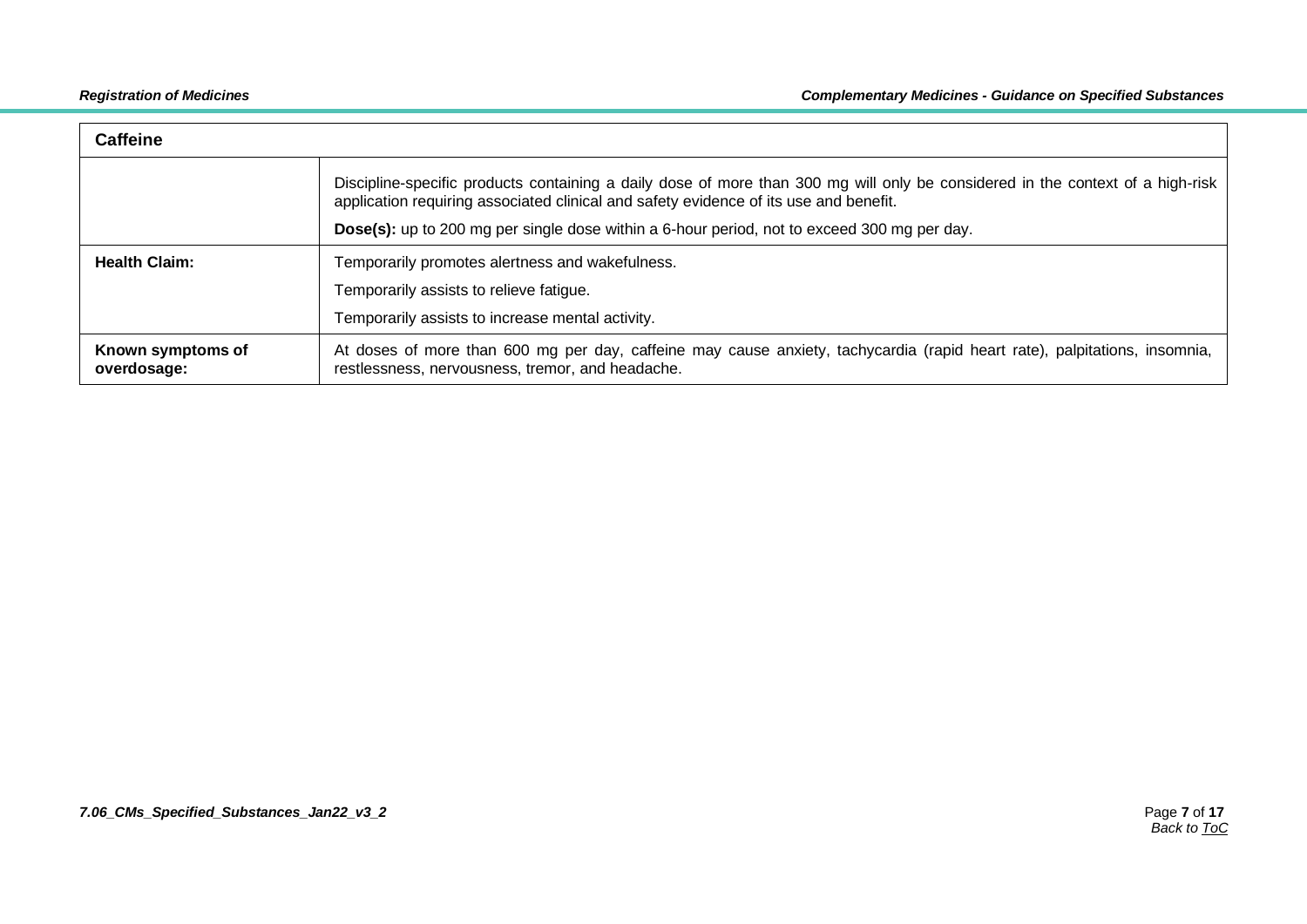#### **Annex 2: MENTHOL**

<span id="page-7-0"></span>

| <b>Menthol</b>                                                                                                                                                                                                                             |                                                                                                                                                                                                                                                                                                                                                                                                                       |                                                  |                                                                                                                                                            |                                                                                                                 |
|--------------------------------------------------------------------------------------------------------------------------------------------------------------------------------------------------------------------------------------------|-----------------------------------------------------------------------------------------------------------------------------------------------------------------------------------------------------------------------------------------------------------------------------------------------------------------------------------------------------------------------------------------------------------------------|--------------------------------------------------|------------------------------------------------------------------------------------------------------------------------------------------------------------|-----------------------------------------------------------------------------------------------------------------|
| L-menthol, Levomenthol<br>$(-)$ -menthol<br>$(1R, 2S, 5R)$ (-)5-Methyl-2-(1-<br>methyethyl) cyclohexanol<br>$(1R, 2S, 5R)$ -5-methyl-2-(propan-2-yl)<br>cyclohexan-1-ol<br>Cyclohexanol, 5-methyl-2-(1-<br>methylethyl)-, $(1R, 2S, 5R)$ - | The synthetic form (DI-menthol) is not permitted for use in Complementary Medicines.<br>Synthetic forms when used in discipline-specific medicines should be suitably motivated.                                                                                                                                                                                                                                      |                                                  |                                                                                                                                                            |                                                                                                                 |
| <b>Accepted Sources:</b>                                                                                                                                                                                                                   | Juniperus communis L.<br>Mentha canadensis L.<br>Mentha spicata L.<br>Ocimum basilicum L.                                                                                                                                                                                                                                                                                                                             | (Fruit)<br>(Herb top)<br>(Leaf)<br>(Whole plant) | May be sourced from, but not limited to, the following natural sources:<br>Mentha arvensis L.<br>Mentha pulegium L.<br>Mentha x piperita L.<br>Zea mays L. | (Herb top, Herb top flowering, Leaf)<br>(Whole plant)<br>(Herb top flowering, Leaf)<br>(Leaf, Stigma and style) |
| <b>Cautions and Warnings:</b>                                                                                                                                                                                                              | <b>Medicine label</b><br>The statements:<br>Avoid contact with eyes and mucous membranes.<br>Do not use with other products containing camphor, menthol, eucalyptol and/or eucalyptus essential oil.<br>If you experience pain, swelling or blistering, stop use and get medical help right away.<br>Keep out of reach of children.<br><b>Topical products:</b><br>Do not expose the area where applied, to sunlight. |                                                  |                                                                                                                                                            |                                                                                                                 |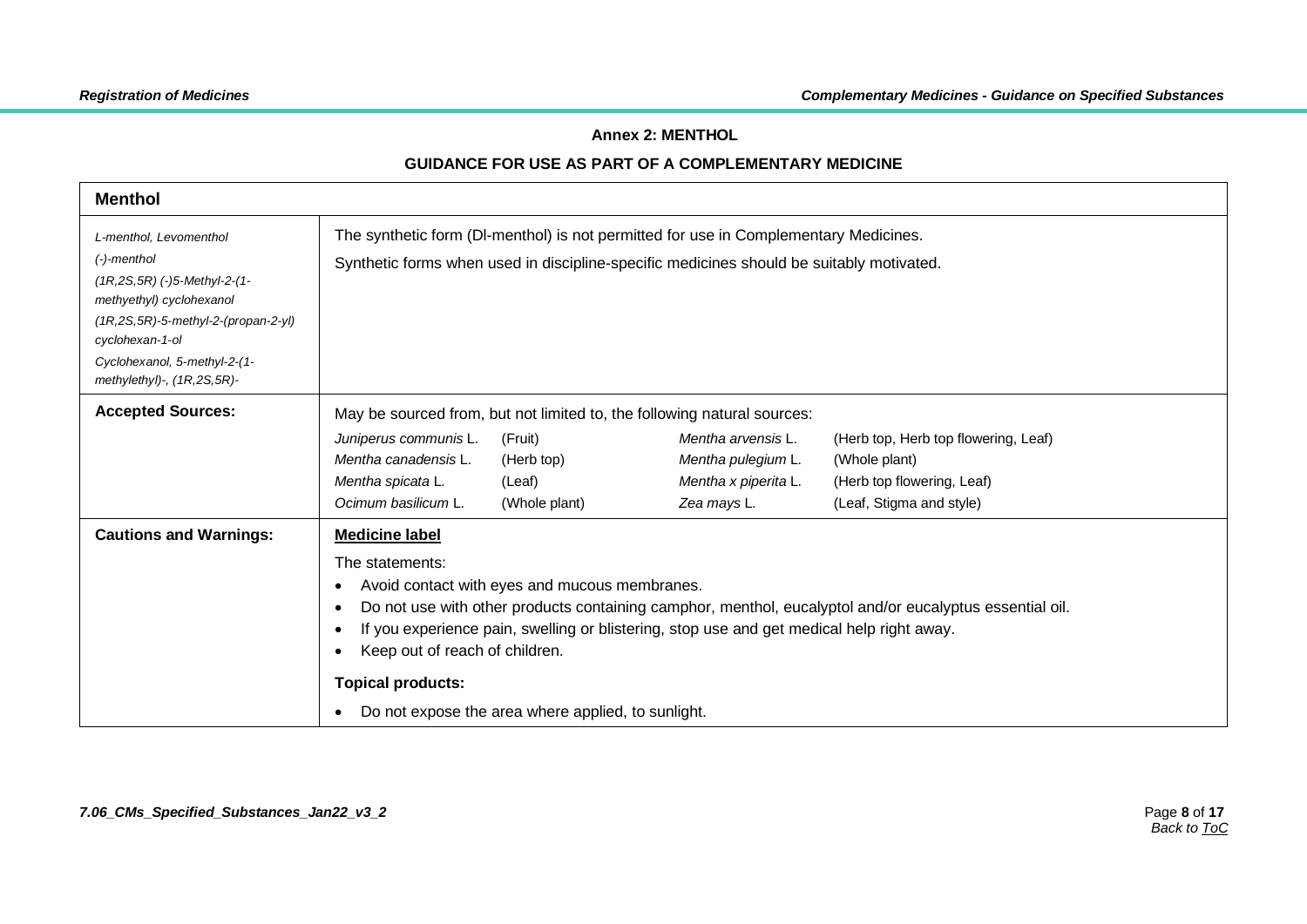| <b>Menthol</b>                        |                                                                                                                                                                                                                                                                                                                                                             |
|---------------------------------------|-------------------------------------------------------------------------------------------------------------------------------------------------------------------------------------------------------------------------------------------------------------------------------------------------------------------------------------------------------------|
|                                       | Where applicable:<br>External use only.<br>Do not use on the face or near the nose or mouth                                                                                                                                                                                                                                                                 |
|                                       | For children (2 to 12 years):<br>The product should be handled/applied by adults only.                                                                                                                                                                                                                                                                      |
|                                       | Products in liquid or semi-solid form (i.e. chest rubs):<br>Apply thinly and evenly to the <state area="" body="">, up to three (3) times per day.</state>                                                                                                                                                                                                  |
|                                       | Products in patch forms or vaporizers:<br>Do not use (on skin) for more than eight (8) hours.<br>Note: Patches for children must contain a bittering agent and must not include any flavouring agent.                                                                                                                                                       |
|                                       | <b>Patient Information Leaflet</b>                                                                                                                                                                                                                                                                                                                          |
|                                       | The following statements in addition to those listed for the medicine label:<br>If accidental ingestion occurs, seek urgent medical attention, or contact a Poison Control Centre.<br>If symptoms persist or worsen, reoccur, or are accompanied by a fever, rash, or persistent headache, discontinue use, and<br>consult a relevant health care provider. |
| <b>Contraindications:</b>             | If you are pregnant or breastfeeding, do not use this product.<br>If you have epilepsy, asthma, persistent or chronic cough, or other chronic lung conditions, do not use this product.<br>Do not apply this product to broken, irritated, or sensitive skin.                                                                                               |
| <b>Known Adverse Reactions:</b>       | Rashes, burning discomfort, nausea, dizziness and/or headache, have been known to occur; in which case, discontinue use.<br>Hypersensitivity has been known to occur; in which case, discontinue use.                                                                                                                                                       |
| Use:                                  | When used as an active ingredient, it is permitted only in topical applications, medicated space sprays or medicated throat<br>lozenges.                                                                                                                                                                                                                    |
| <b>Concentration/Maximum</b><br>Dose: | For topical applications: The concentration must not exceed 16 %.                                                                                                                                                                                                                                                                                           |
| <b>Health Claim:</b>                  | Cooling sensation and/or soothing action for the (skin) (mouth) (throat) <specify application="" area="" of="">.</specify>                                                                                                                                                                                                                                  |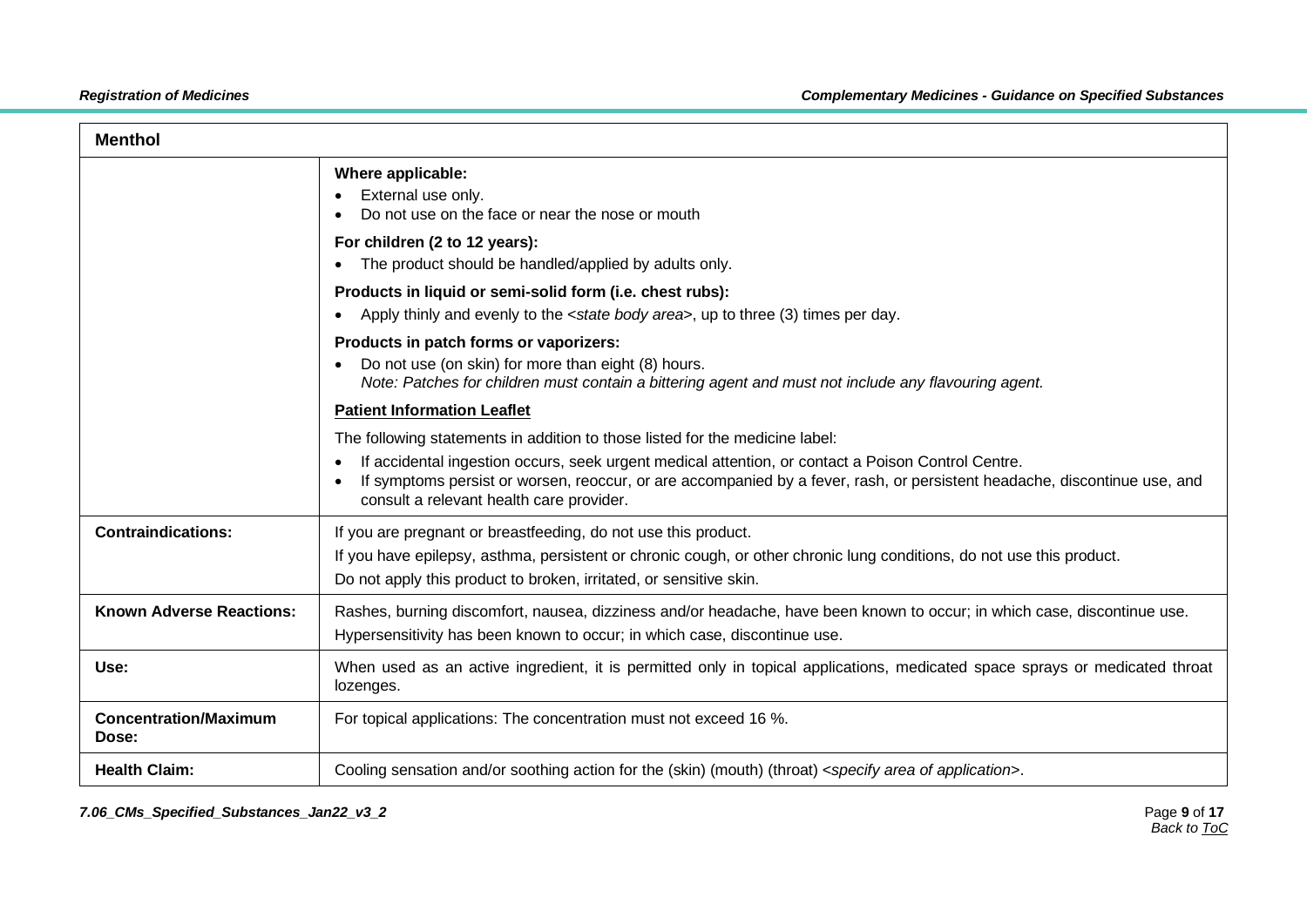#### **Annex 3: CAMPHOR**

<span id="page-9-0"></span>

| Camphor                                                                                                                                                 |                                                                                                                                                                                                                                                                                                                                      |                                                                                                                                                                          |                                                                                                                                                                                                                                                                                                                                                                                                                                                                                                                        |                                                                                                              |
|---------------------------------------------------------------------------------------------------------------------------------------------------------|--------------------------------------------------------------------------------------------------------------------------------------------------------------------------------------------------------------------------------------------------------------------------------------------------------------------------------------|--------------------------------------------------------------------------------------------------------------------------------------------------------------------------|------------------------------------------------------------------------------------------------------------------------------------------------------------------------------------------------------------------------------------------------------------------------------------------------------------------------------------------------------------------------------------------------------------------------------------------------------------------------------------------------------------------------|--------------------------------------------------------------------------------------------------------------|
| 2-bornanone<br>2-camphanone<br>2-hydroxybornane<br>2-hydroxycamphane<br>bornan-2-one<br><b>Borneol</b><br>borneo camphor<br>Bornyl alcohol<br>d-camphor | include substances from natural origin.<br>ingredients.<br>as required.                                                                                                                                                                                                                                                              |                                                                                                                                                                          | The synthetic form (dl-camphor and I-camphor) is not permitted for use in Health Supplements where the intention is instead to<br>When used in Discipline-Specific medicines, d-camphor is the preferred form and synthetic forms (dl-camphor and l-camphor)<br>must be suitably motivated including evidence of its safety. Substances of synthetic origin remain unacceptable as active<br>Inclusion of dl-camphor and I-camphor as a health supplement requires an Annexure B submission in terms of Guideline 7.04 |                                                                                                              |
| <b>Accepted Sources:</b>                                                                                                                                | camphor tree, camphorwood)<br>d-camphor is the extract after distillation<br>Other acceptable sources for d-camphor:<br>Achillea millefolium L.<br>Coriandrum sativum L.<br>Hyssopus officinalis L.<br>Lavandula latifolia Medik.<br>Ocimum basilicum L.<br>Peumus boldus Molina<br>Teucrium polium L.<br>Zingiber officinale Roscoe | Camphor Laurel = Cinnamomum camphora (L.) J. Presl.<br>(Leaf)<br>(Fruit)<br>(Flower, Leaf)<br>(Flower, Leaf and Stem)<br>(Whole plant)<br>(Leaf)<br>(Shoot)<br>(Rhizome) | Camphor is derived from steam distillation of bark and/or wood from Cinnamomum camphora (L.) J. Presl. (camphor laurel,<br>Cinnamomum camphora (L.) J.Presl<br>Foeniculum vulgare Mill.<br>Juniperus communis L.<br>Nepeta cataria L.<br>Origanum vulgare L.<br>Rosmarinus officinalis L.<br>Thymus vulgaris L.                                                                                                                                                                                                        | (Leaf, Stem, bark)<br>(Fruit)<br>(Fruit)<br>(Whole plant)<br>(Whole plant)<br>(Whole plant)<br>(Whole plant) |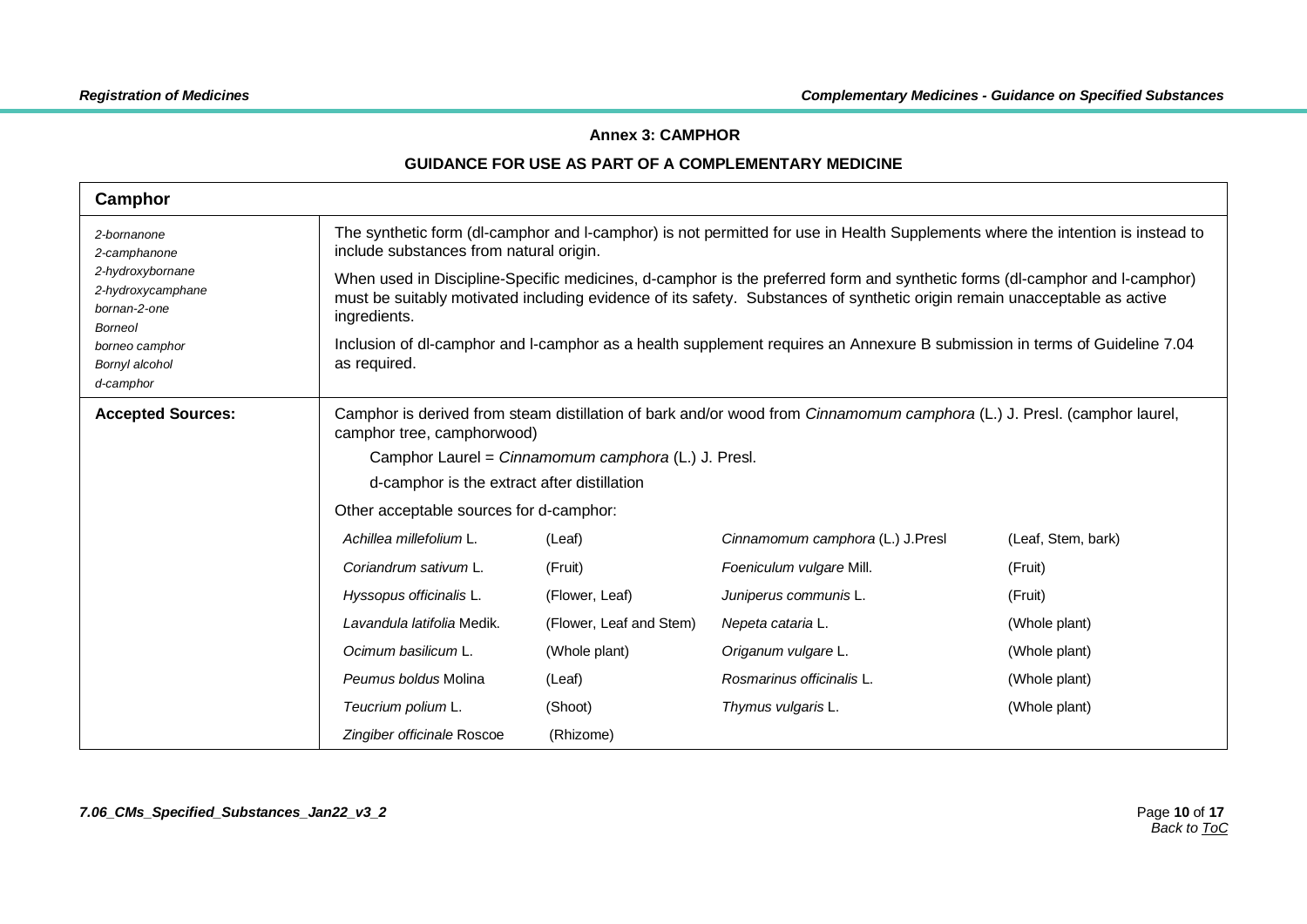| Camphor                      |                                                                                                                                                                                                                                                                                                                                     |  |  |  |
|------------------------------|-------------------------------------------------------------------------------------------------------------------------------------------------------------------------------------------------------------------------------------------------------------------------------------------------------------------------------------|--|--|--|
| Use:                         | In the case of discipline-specific medicines the use must align with the principle of the discipline from which it arises, e.g.: in line<br>with Unani, TCM and Ayurveda principles – but is not confined to discipline-specific use only.                                                                                          |  |  |  |
|                              | Topical use and administration in preparations including but not limited to liquids, rubs, sprays, patches, roll-ons, use in chest<br>rubs with warning: "For external use only."                                                                                                                                                   |  |  |  |
|                              | Camphor must not be used in patch forms applied on the skin. This restriction does not apply to patches that are only used on<br>clothing.                                                                                                                                                                                          |  |  |  |
|                              | Forms suitable for indirect inhalation with warning: "Do not use in chronic lung conditions or asthma."                                                                                                                                                                                                                             |  |  |  |
|                              | As an essential oil.                                                                                                                                                                                                                                                                                                                |  |  |  |
|                              | In medicines for oral administration, a maximum of 0,3 % camphor will be permitted as a flavourant, and no claims for medicinal<br>activity may be made.                                                                                                                                                                            |  |  |  |
| <b>Concentration/Maximum</b> | In all forms: can be used by adults, adolescents, and children >2 years.                                                                                                                                                                                                                                                            |  |  |  |
| Dose:                        | In solid or semisolid preparations: the concentration must not exceed 12,5 %.                                                                                                                                                                                                                                                       |  |  |  |
|                              | In liquid preparations, other than essential oils: the concentration must not exceed 2,5 %.                                                                                                                                                                                                                                         |  |  |  |
|                              | In essential oil products: restricted flow inserts/closures must be fitted to the container when:<br>the concentration is greater than 2,5 % but less than or equal to 10 % and the nominal capacity of the container is 25 ml or<br>less:                                                                                          |  |  |  |
|                              | the concentration is greater than 10 % and the nominal capacity of the container is 15 ml or less; or<br>the concentration is greater than 10 % and the nominal capacity of the container is greater than 15 ml but less than or equal<br>to 25 ml, in which case the container must also be fitted with a Child Resistant Closure. |  |  |  |
|                              | Preparations intended for inhalation are limited to 7 % camphor.                                                                                                                                                                                                                                                                    |  |  |  |
|                              | Antitussive lozenges may contain up to 15 mg camphor per lozenge.                                                                                                                                                                                                                                                                   |  |  |  |
|                              | Exposure to camphor should not exceed 2 mg/kg body weight on a single day in any age group.                                                                                                                                                                                                                                         |  |  |  |
| Claim:                       | Other than specified traditional uses in TCM, Unani and Ayurveda, the following health claims are permitted:<br>Temporary relief of mild nasal congestion<br>Temporary relief of chest congestion<br>Improves blood circulation in microvessels                                                                                     |  |  |  |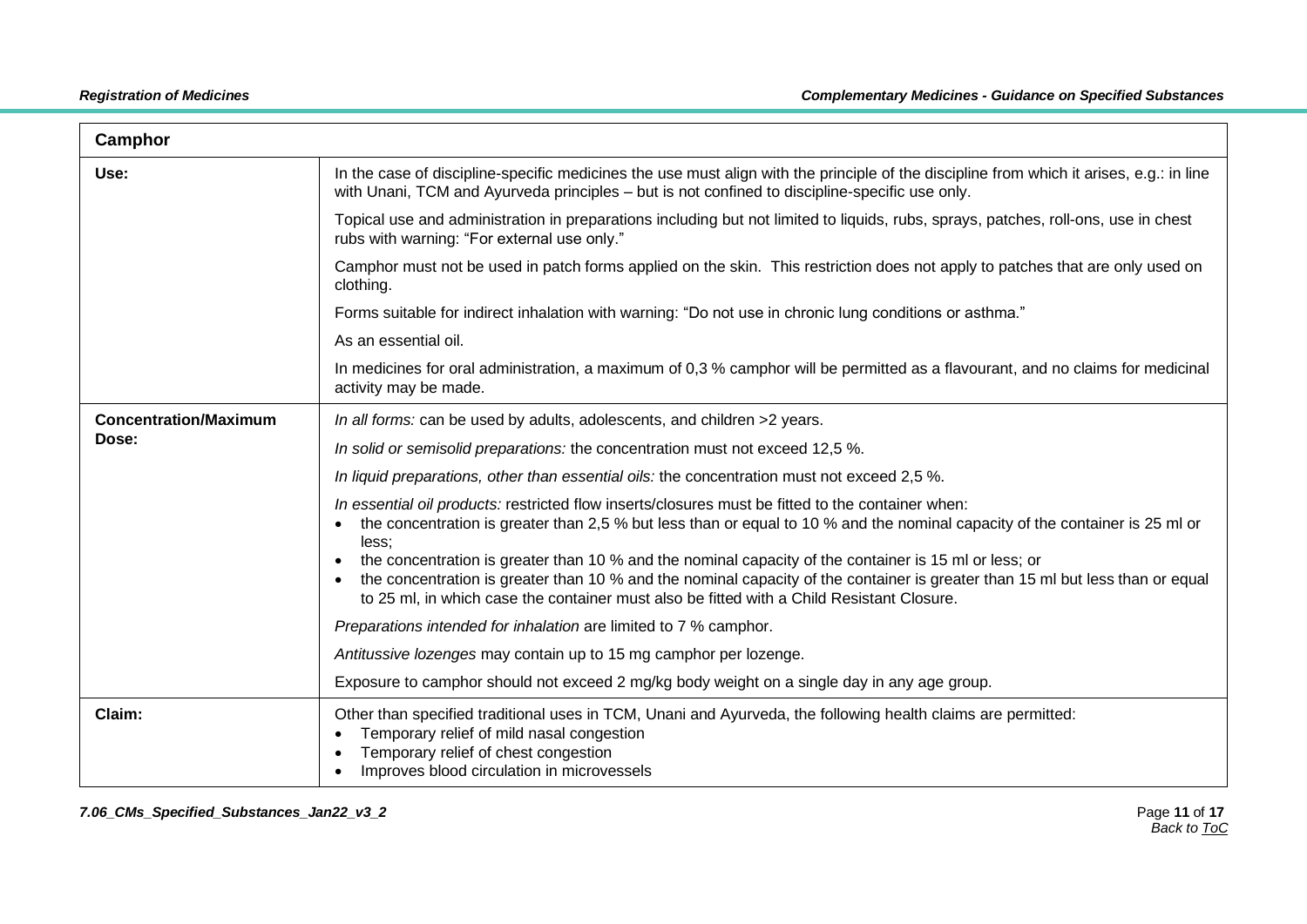| Camphor                       |                                                                                                                                                                                                                                                                                                              |
|-------------------------------|--------------------------------------------------------------------------------------------------------------------------------------------------------------------------------------------------------------------------------------------------------------------------------------------------------------|
|                               | Decrease sensation of "heavy legs"<br>For creams and ointments with $0.1 - 3.0$ %: "Temporary relief of pain and itching associated with minor burns, sunburn, insect<br>bites and other minor skin irritations."<br>For all topical preparations: "Temporary relief of muscular cramps and rheumatic pain." |
|                               |                                                                                                                                                                                                                                                                                                              |
| <b>Cautions and Warnings:</b> | Boxed warnings must be included for all camphor-containing products on all packs of topical applications including the words:<br>"WARNING: Contains CAMPHOR. Harmful if swallowed. For external use only. Keep out of the reach of children."                                                                |
|                               | Boxed warnings must be included for all camphor-containing products on all packs of medicines for oral administration, with a<br>maximum of 0,3 % camphor permitted as a flavourant only:                                                                                                                    |
|                               | "WARNING: Contains CAMPHOR. Use only as directed – excess quantities may be harmful if swallowed. Keep out of the<br>reach of children."                                                                                                                                                                     |
|                               | General warnings for all camphor-containing products on labels:                                                                                                                                                                                                                                              |
|                               | Avoid use in pregnancy, epilepsy, and chronic lung conditions.                                                                                                                                                                                                                                               |
|                               | General warnings for all camphor-containing products on Patient Information Leaflets and Professional Information:                                                                                                                                                                                           |
|                               | If accidental ingestion occurs, seek urgent medical attention, or contact a Poison Information Centre.                                                                                                                                                                                                       |
|                               | Do not use topically on broken, irritated, or sensitive skins.                                                                                                                                                                                                                                               |
|                               | Avoid direct contact with eyes, mucous membranes, genitals, and nose and mouth.                                                                                                                                                                                                                              |
|                               | Avoid exposure of applied area to the sun.                                                                                                                                                                                                                                                                   |
|                               | Do not use with other products containing camphor, menthol, eucalyptol and/or eucalyptus essential oil.                                                                                                                                                                                                      |
|                               |                                                                                                                                                                                                                                                                                                              |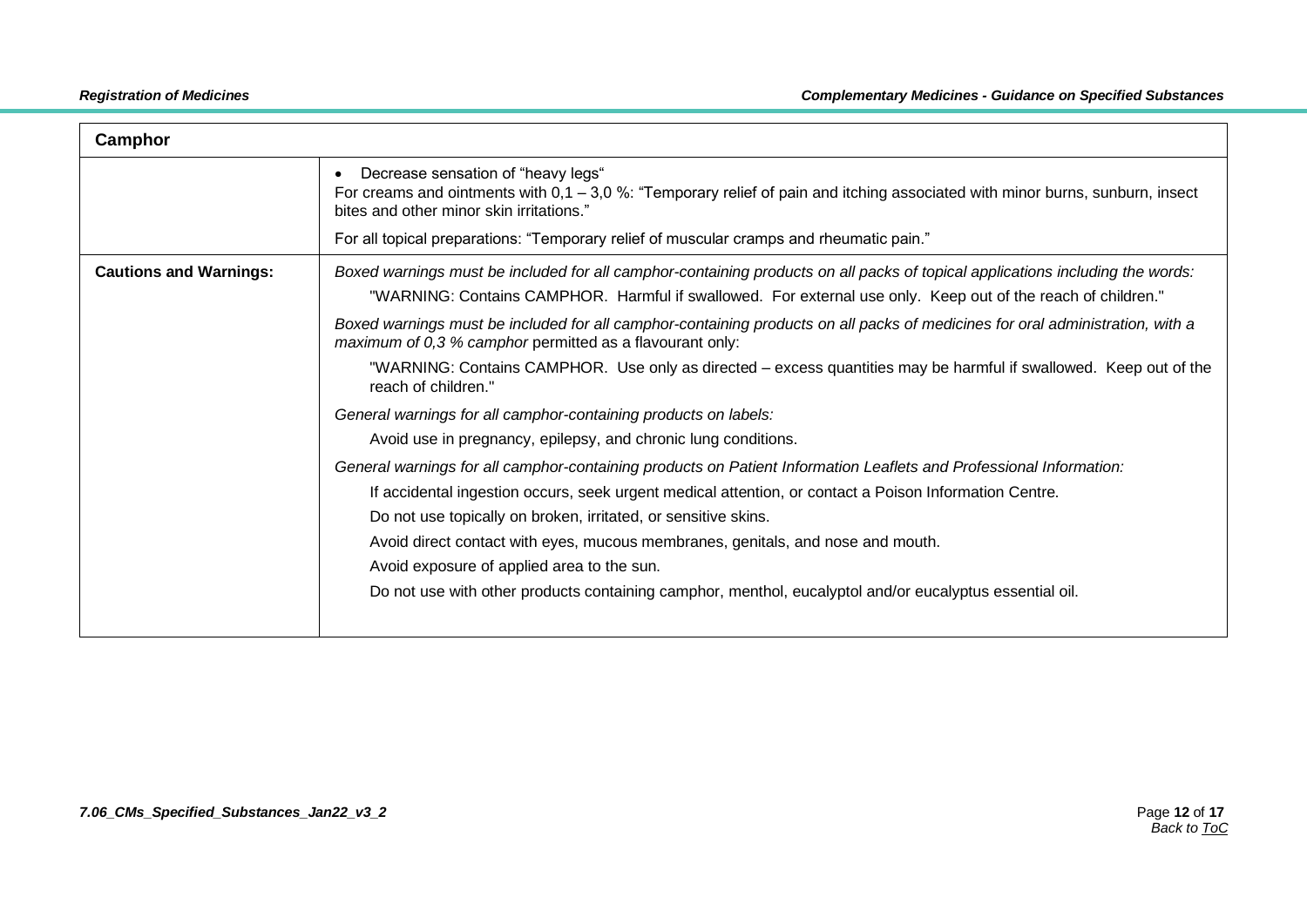#### **Annex 4: CANNABIDIOL (CBD)**

<span id="page-12-0"></span>

| Cannabidiol                                                                                                                            |                                                                                                                                                                                                                                                                                                                                                                                                                                                                                                                 |
|----------------------------------------------------------------------------------------------------------------------------------------|-----------------------------------------------------------------------------------------------------------------------------------------------------------------------------------------------------------------------------------------------------------------------------------------------------------------------------------------------------------------------------------------------------------------------------------------------------------------------------------------------------------------|
| CBD<br>Cannabidiolum<br>$(-)$ -cannabidiol<br>2-[(1R,6R)-6-isopropenyl-3-metylcyclohex-2-en-<br>1-yl]-5-pentylbenzene-1,3-diol (IUPAC) | General: The potential for drug interactions with cannabidiol exist and may become better known based on additional<br>evidence that may emerge. The potential for such interactions at any dose of CBD are nonetheless of concern and<br>require professional oversight if co-administration is intended. The use of CBD together with opioids and caffeine is<br>an emerging area of concern and their concomitant use should be avoided until more evidence on safety on their<br>combined use is available. |
| <b>Accepted Sources:</b>                                                                                                               | Cannabis sativa L.                                                                                                                                                                                                                                                                                                                                                                                                                                                                                              |
| <b>Product Names:</b>                                                                                                                  | The total pack size should be reflected appropriately in such a manner that it would not be misconstrued for the<br>individual dose value or concentration. As such, the total pack size is discouraged from being represented in the name<br>of the medicine and should rather refer to the strength of dose if used.                                                                                                                                                                                          |
| Use:                                                                                                                                   | Duration of use: No longer than 3 months without advice from a relevant health care provider.                                                                                                                                                                                                                                                                                                                                                                                                                   |
|                                                                                                                                        | Not to be taken:                                                                                                                                                                                                                                                                                                                                                                                                                                                                                                |
|                                                                                                                                        | by children under the age of 18 years; or<br>$\bullet$                                                                                                                                                                                                                                                                                                                                                                                                                                                          |
|                                                                                                                                        | during pregnancy or breastfeeding.<br>$\bullet$                                                                                                                                                                                                                                                                                                                                                                                                                                                                 |
|                                                                                                                                        | Health supplements:<br>preparations intended for oral use only.                                                                                                                                                                                                                                                                                                                                                                                                                                                 |
|                                                                                                                                        | Discipline-specific:<br>preparations for oral or topical use.                                                                                                                                                                                                                                                                                                                                                                                                                                                   |
| <b>Concentration/Maximum Dose:</b>                                                                                                     | <b>Health Supplements</b>                                                                                                                                                                                                                                                                                                                                                                                                                                                                                       |
|                                                                                                                                        | Schedule 0                                                                                                                                                                                                                                                                                                                                                                                                                                                                                                      |
|                                                                                                                                        | Permitted:                                                                                                                                                                                                                                                                                                                                                                                                                                                                                                      |
|                                                                                                                                        | as a stand-alone health supplement (single substance formulation or in multiple substance formulations):<br>٠                                                                                                                                                                                                                                                                                                                                                                                                   |
|                                                                                                                                        | Maximum Daily Dose: 20 mg cannabidiol; and<br>$\circ$                                                                                                                                                                                                                                                                                                                                                                                                                                                           |
|                                                                                                                                        | No more than 600 mg cannabidiol per sales pack; or<br>$\circ$                                                                                                                                                                                                                                                                                                                                                                                                                                                   |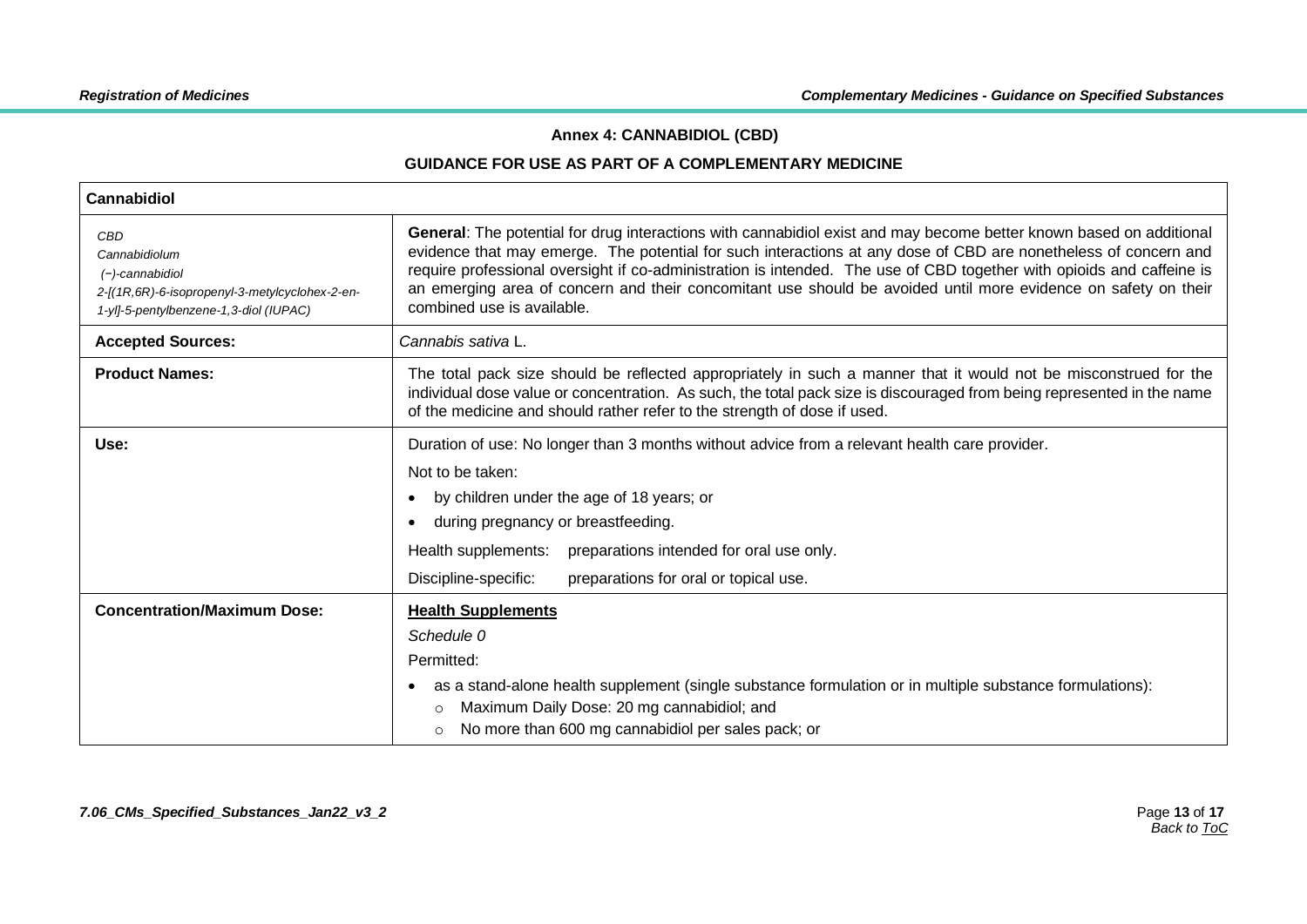| <b>Cannabidiol</b>              |                                                                                                                                                                                                                                                                                                                                                                                                                                 |
|---------------------------------|---------------------------------------------------------------------------------------------------------------------------------------------------------------------------------------------------------------------------------------------------------------------------------------------------------------------------------------------------------------------------------------------------------------------------------|
|                                 | when CBD is a natural constituent of Hemp Seed Protein and Hemp Seed Oil. In such cases, refer to SAHPRA<br>$\bullet$<br>Guideline 7.04 Annexures G and H for requirements related to these substances. Fortification of such products is<br>not permitted (as per the schedule inscription only the natural quantity of cannabinoids is permitted).                                                                            |
|                                 | <b>Discipline-specific medicines</b>                                                                                                                                                                                                                                                                                                                                                                                            |
|                                 | Permitted as part of a:                                                                                                                                                                                                                                                                                                                                                                                                         |
|                                 | herbal preparation which naturally contains CBD used traditionally for specified indications in any of the stated<br>$\bullet$<br>disciplines, where origin and use are to be justified with relevant literature as per Guideline 7.01; or                                                                                                                                                                                      |
|                                 | combination product where it is formulated with the herbal substance from which it arises, used traditionally in any<br>$\bullet$<br>of the stated disciplines, origin and use to be justified with relevant literature as per Guideline 7.01, and the action<br>of the isolated constituent must be "essentially the same" (not significantly different) (See Guideline 7.01, 1.6.2) as<br>the action of the herbal substance. |
|                                 | Schedule 0                                                                                                                                                                                                                                                                                                                                                                                                                      |
|                                 | As per the Schedules published in terms of the Medicines Act, CBD will be a Schedule 0 substance when:                                                                                                                                                                                                                                                                                                                          |
|                                 | Low-risk indication(s) is (are) used;<br>$\bullet$                                                                                                                                                                                                                                                                                                                                                                              |
|                                 | THC content is lower than 0,001 %;<br>$\bullet$                                                                                                                                                                                                                                                                                                                                                                                 |
|                                 | Maximum Daily Dose: 20 mg cannabidiol; and<br>$\bullet$                                                                                                                                                                                                                                                                                                                                                                         |
|                                 | No more than 600 mg cannabidiol per sales pack.<br>$\bullet$                                                                                                                                                                                                                                                                                                                                                                    |
|                                 | Schedule 4                                                                                                                                                                                                                                                                                                                                                                                                                      |
|                                 | As per the Schedules published in terms of the Medicines Act, CBD will be a Schedule 4 substance when:                                                                                                                                                                                                                                                                                                                          |
|                                 | High-risk indication(s) are used;<br>$\bullet$                                                                                                                                                                                                                                                                                                                                                                                  |
|                                 | THC content is lower than 0,001 %;<br>$\bullet$                                                                                                                                                                                                                                                                                                                                                                                 |
|                                 | providing more than 20 mg daily; or<br>$\bullet$                                                                                                                                                                                                                                                                                                                                                                                |
|                                 | pack size greater than 600 mg total CBD.                                                                                                                                                                                                                                                                                                                                                                                        |
| <b>Accepted Low-Risk Claim:</b> | <b>Health Supplements</b>                                                                                                                                                                                                                                                                                                                                                                                                       |
|                                 | Contributes to nervous system health                                                                                                                                                                                                                                                                                                                                                                                            |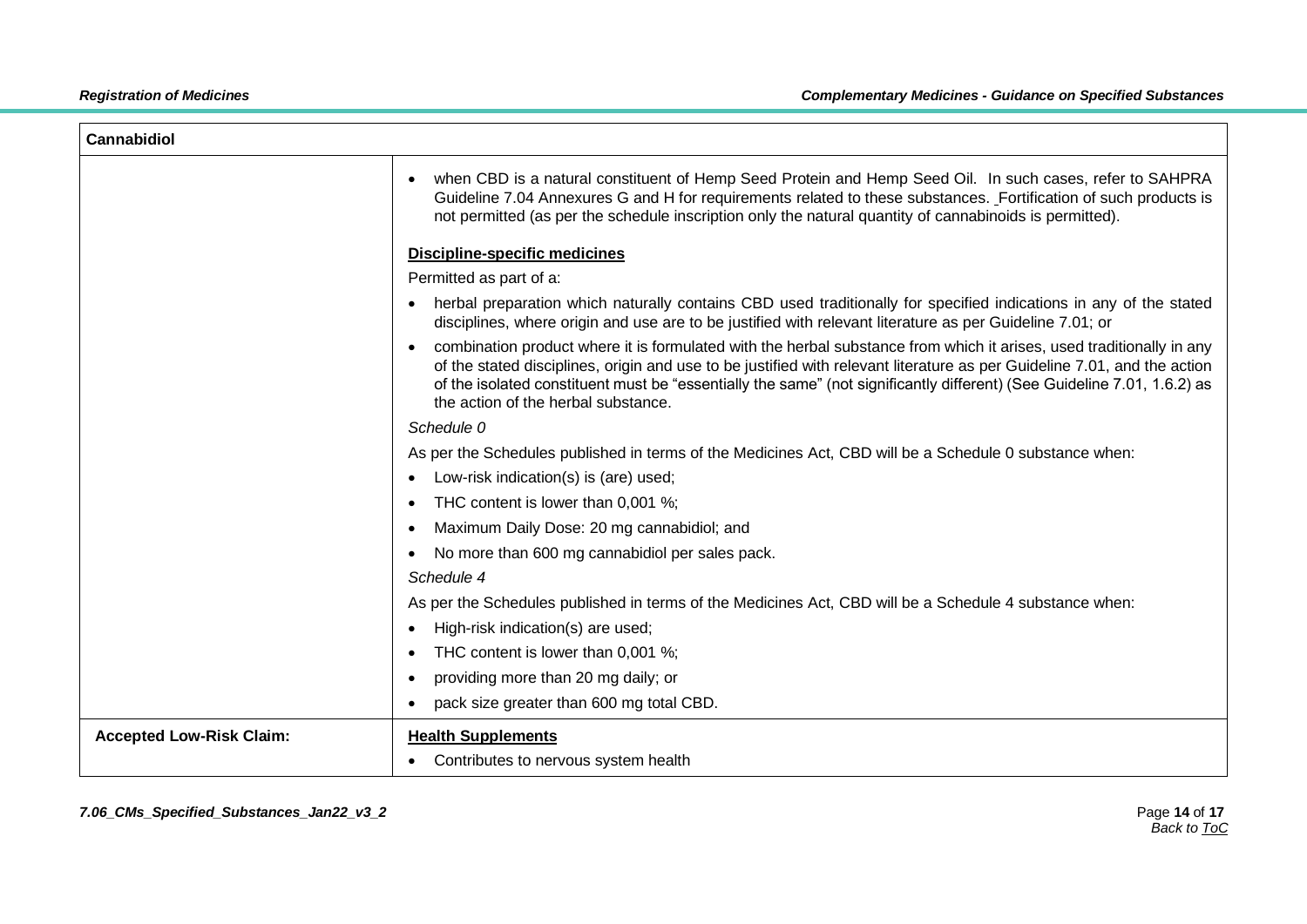| <b>Cannabidiol</b>           |                                                                                                                                                                                                                                                                                                                                                                                                                                                                                                                                                                                                                                                                                                                                                                                                                                                                                                                                                                                                                                 |
|------------------------------|---------------------------------------------------------------------------------------------------------------------------------------------------------------------------------------------------------------------------------------------------------------------------------------------------------------------------------------------------------------------------------------------------------------------------------------------------------------------------------------------------------------------------------------------------------------------------------------------------------------------------------------------------------------------------------------------------------------------------------------------------------------------------------------------------------------------------------------------------------------------------------------------------------------------------------------------------------------------------------------------------------------------------------|
|                              | Contributes to healthy sleep<br>$\bullet$<br>An antioxidant<br><b>Discipline-specific medicines</b><br>Claims which can be substantiated by (a) traditional use or (b) traditional use and clinical evidence, related only to:<br>General health enhancement without any reference to specific diseases;<br>Health maintenance, or<br>O<br>Relief of minor symptoms (not related to a disease or disorder)<br>$\bullet$                                                                                                                                                                                                                                                                                                                                                                                                                                                                                                                                                                                                         |
| <b>Precautions/Warnings:</b> | <b>Medicine Label</b><br>The statements:<br>All products containing CBD:<br>$\bullet$<br>"If symptoms persist or get worse, consult a relevant health care provider for advice."<br>$\circ$<br>"Adults only" or similar statement.<br>$\circ$<br>"Do not take during pregnancy or breastfeeding."<br>$\circ$<br>"Do not drive or operate machinery until you know how CBD affects you."<br>$\circ$<br>If schedule 0, the additional statements to those for all products:<br>- 0<br>"Do not exceed maximum daily dose of 20 mg."<br>$\circ$<br>"May have side effects including drowsiness See enclosed leaflet for important use and safety information."<br>$\circ$<br>If schedule 4, the additional statement to those for all products:<br>"May cause light-headedness or drowsiness and/or worsen Parkinson's disease. See enclosed leaflet for<br>$\circ$<br>important use and safety information."<br><b>Professional Information and Patient Information Leaflet</b><br>The statements:<br>All products containing CBD: |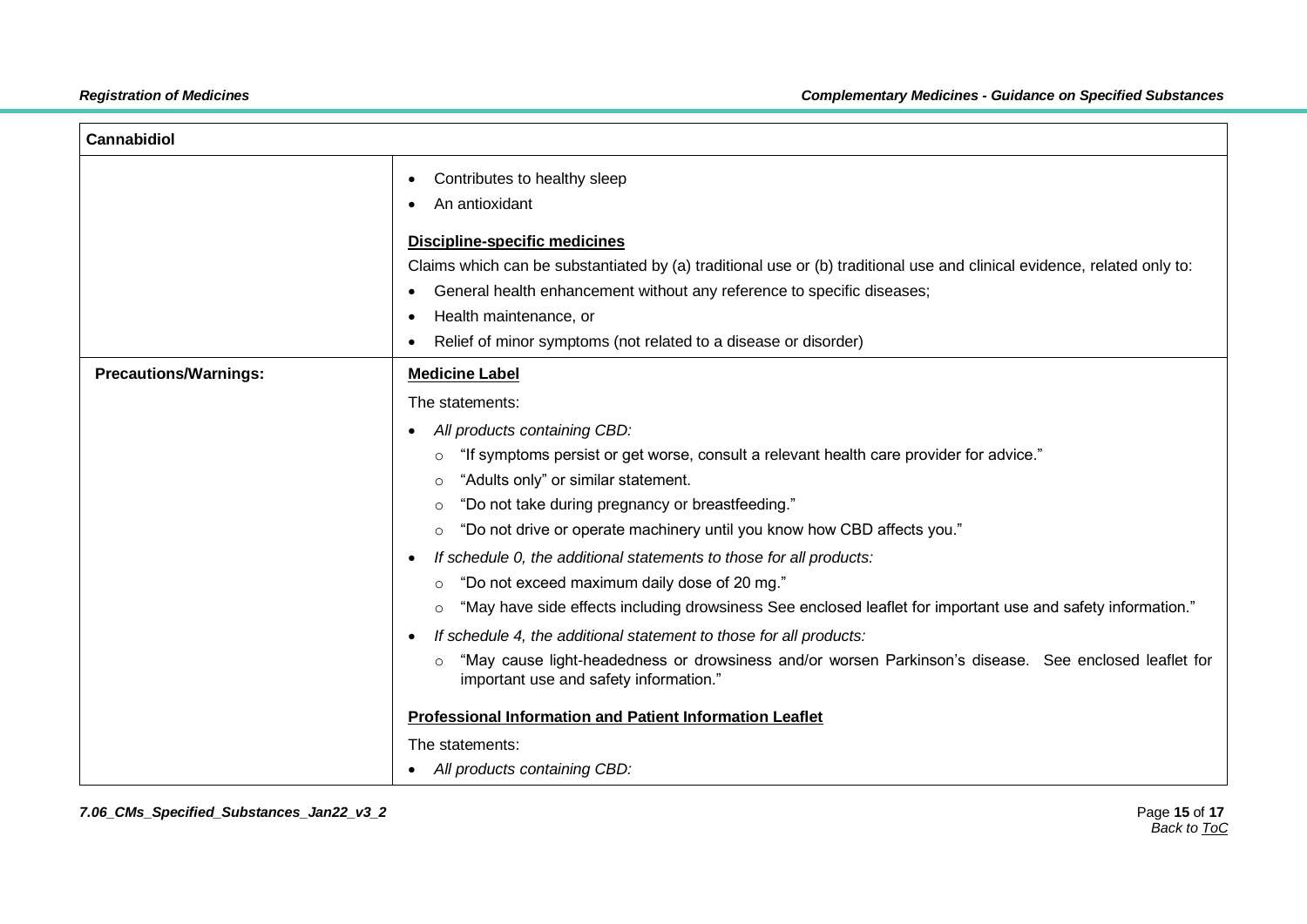| Cannabidiol |                                                                                                                                                                                                                                                         |
|-------------|---------------------------------------------------------------------------------------------------------------------------------------------------------------------------------------------------------------------------------------------------------|
|             | "If symptoms persist or get worse, consult a relevant health care provider for advice."<br>$\circ$                                                                                                                                                      |
|             | "Do not take during pregnancy or breastfeeding."<br>$\circ$                                                                                                                                                                                             |
|             | "Oral preparations of cannabidiol (CBD) taken at doses more than 20 mg per day may worsen symptoms of<br>$\circ$<br>Parkinson's disease."                                                                                                               |
|             | "Taking CBD may cause light-headedness, dry mouth or drowsiness. Do not drive or operate machinery until<br>$\circ$<br>you know how CBD affects you."                                                                                                   |
|             | "The use of CBD together with opioids and caffeine should be avoided."<br>$\circ$                                                                                                                                                                       |
|             | If schedule 0 the additional statements to those for all products:<br>$\bullet$                                                                                                                                                                         |
|             | "Do not exceed maximum daily dose of 20 mg."<br>$\circ$                                                                                                                                                                                                 |
|             | <b>Professional Information</b>                                                                                                                                                                                                                         |
|             | The additional statements:                                                                                                                                                                                                                              |
|             | "CBD may interact with numerous medicines.<br>$\bullet$                                                                                                                                                                                                 |
|             | Taking CBD may (theoretically) cause additive effects when taking sedatives or anaesthetics enhancing the<br>$\circ$<br>effect of the sedatives beyond what is intended.                                                                                |
|             | CBD inhibits Cytochrome P450 (CYP) system in vitro. The effect of CBD in humans has not been fully<br>$\circ$<br>established.                                                                                                                           |
|             | Co-administration of CYP3A4 inhibitors (e.g. ketoconazole, itraconazole, ritonavir or clarithromycin) or inducers<br>$\circ$<br>(e.g. rifampicin, carbamazepine, phenytoin, phenobarbital or St. John's wort) may affect medication levels.             |
|             | Avoid use of CBD with clobazam, stiripentol or valproate."<br>$\circ$                                                                                                                                                                                   |
|             | <b>Patient Information Leaflet</b>                                                                                                                                                                                                                      |
|             | The additional statement:                                                                                                                                                                                                                               |
|             | "CBD may interact with numerous medicines. Consult your health care provider before starting CBD if you are<br>taking any other medicine, particularly antifungals, ARVs, antibiotics, TB medicines, anti-epileptic medicines and<br>herbal medicines." |